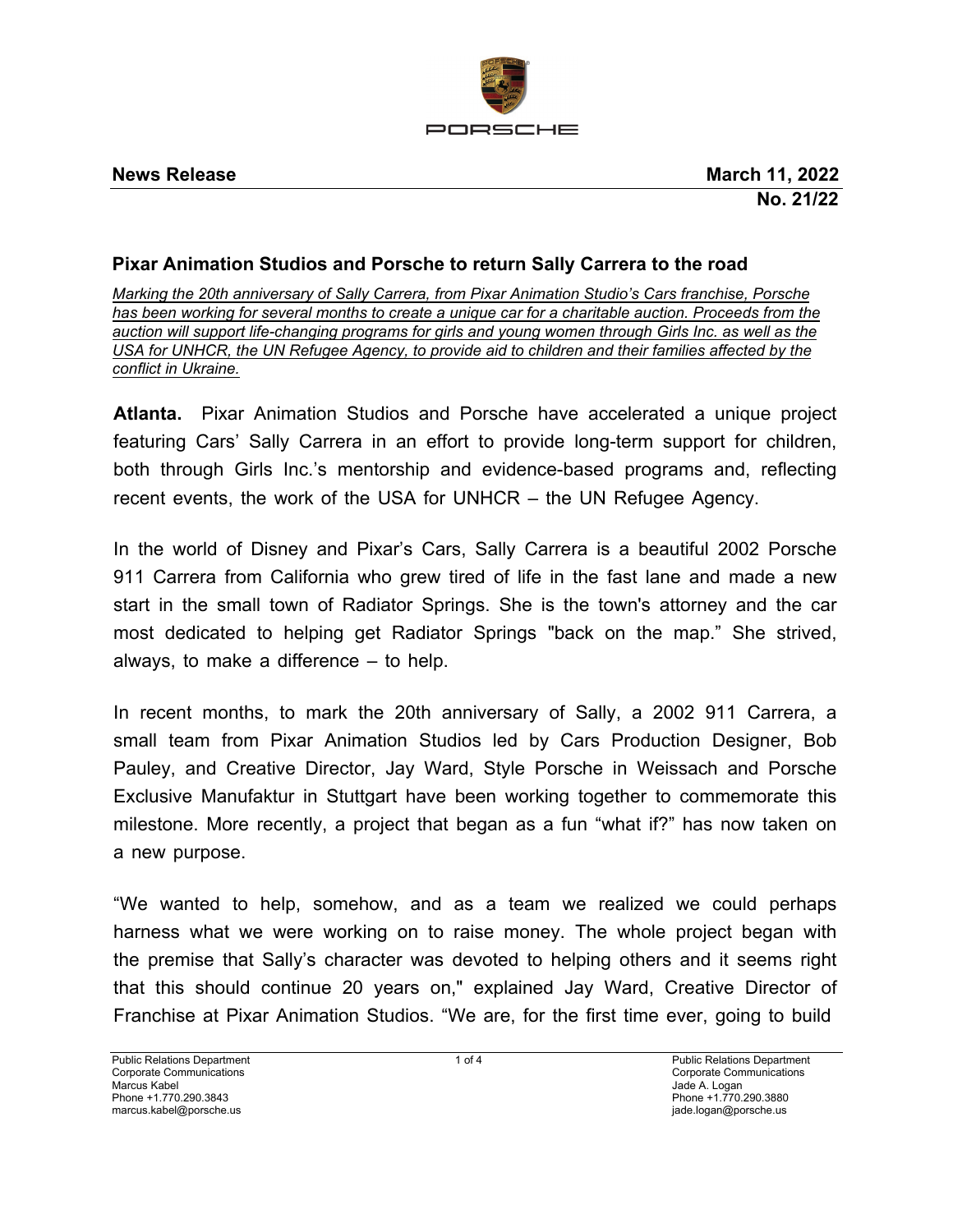

a brand new, street legal Porsche 911 inspired by the special character we created – Sally Carrera. Only one will ever be made. It will be auctioned with all proceeds specifically aimed to help children, supporting education programs for young girls in the U.S. through Girls Inc. and refugee families fleeing Ukraine, predominately women and children."

"The majority of those forced to flee Ukraine are women and children, among them unaccompanied children and those separated from their parents," said Anne-Marie Grey, Executive Director and CEO of USA for UNHCR. "But there is reason to hope with the critical support of companies like Porsche and Pixar Animation Studios who have generously stepped up to help ensure their safety and protection in months to come."

This initiative will supplement existing donations. Last week, Porsche donated a million euros to provide emergency aid to people affected by the humanitarian crisis in Ukraine.

Work on the car, revealed by Jay Ward and Bob Pauley at the 2022 South by Southwest® (SXSW®) festival in Austin, Texas, is already underway – a close collaboration between Pixar Animation Studios, Style Porsche in Weissach and Porsche Exclusive Manufaktur in Zuffenhausen. The car – which will be built for the road and inspired by, but not a copy of, Sally – will be produced in Zuffenhausen and it will then be auctioned by RM Sotheby's.

In addition, Porsche Design has committed to creating a one-off timepiece to accompany the 911 when it's auctioned – reflecting the unique styling of the car and featuring many bespoke parts to create a special and unique addition to the project.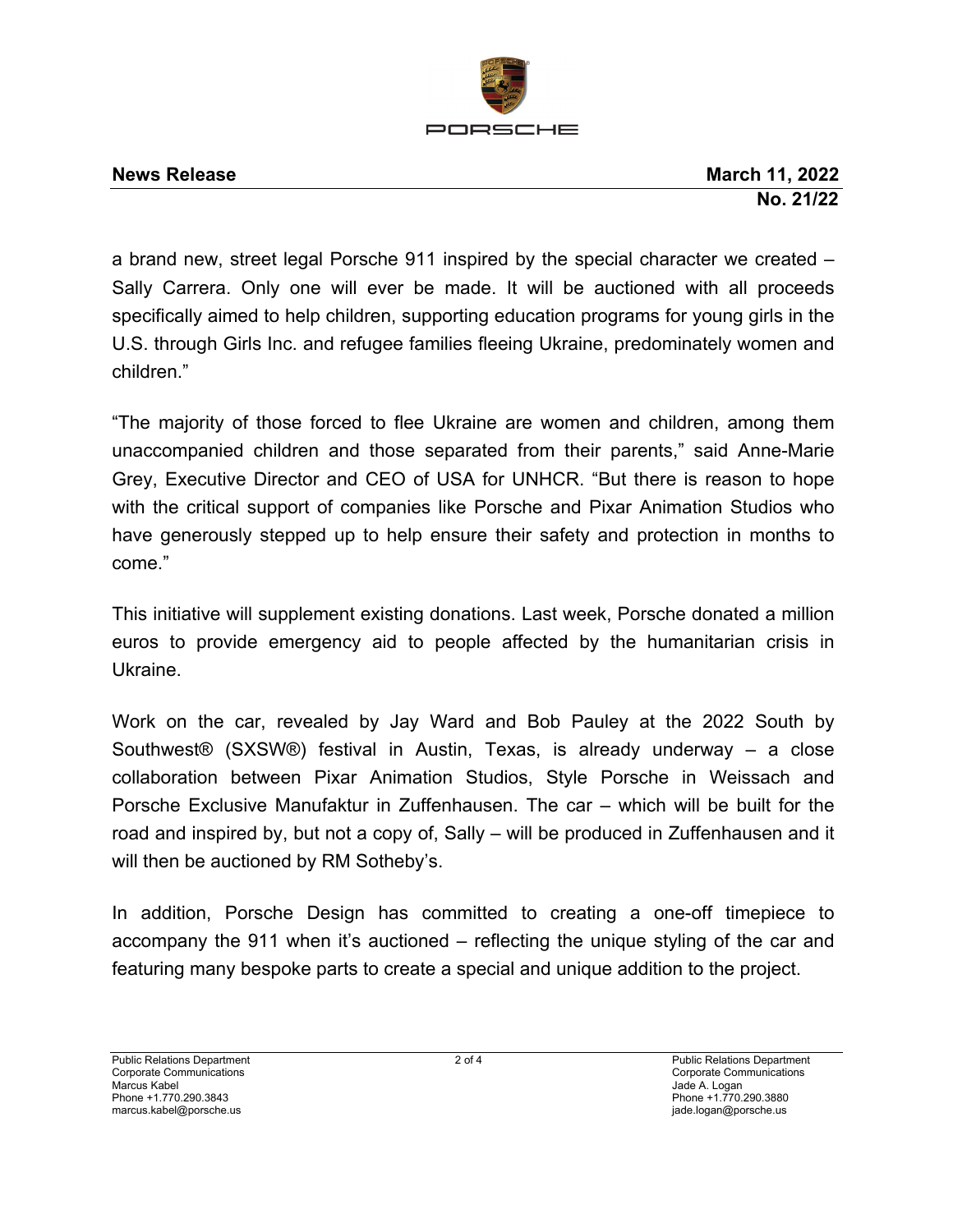

**News Release March 11, 2022 No. 21/22** 

"My own daughters grew up watching Sally, and it's wonderful that we can mark a special anniversary with something meaningful that will help others," said Kjell Gruner, President and CEO, Porsche Cars North America. "Translating the spirit of Sally into a new 911 has been fascinating – this time the sports car is intended for our world, and to be driven and enjoyed – it will have a windscreen you can see out of, and shares its panels with the 911 we know and love. But, like Sally, its purpose is to help others – and that makes it extra special."

"It's been an honor to start designing a modern day Sally with the creative icons behind the original character," said Boris Apenbrink, Director of Porsche Exclusive Manufaktur Vehicles at Porsche AG. "The collaboration between Pixar and Porsche is a first of its kind and quite fitting the Co-Creation approach of the recently announced Exclusive Manufaktur Sonderwunsch program that allows customers to realize their dream cars. Whoever gets the keys to this special road car will enjoy many great road trips."

More information on the car, and when and where it will be auctioned, will follow later in the year as the project progresses. Anyone wishing to be kept informed and register their interest should contact RM Sotheby's. More information on the work of both Girls Inc. and the USA for UNHCR can be found [here](https://girlsinc.org/) and [here.](https://www.unhcr.org/en-us/ukraine-emergency.html)

*Further information, photos amd a short film can be found in the Porsche Newsroom: newsroom.porsche.com*